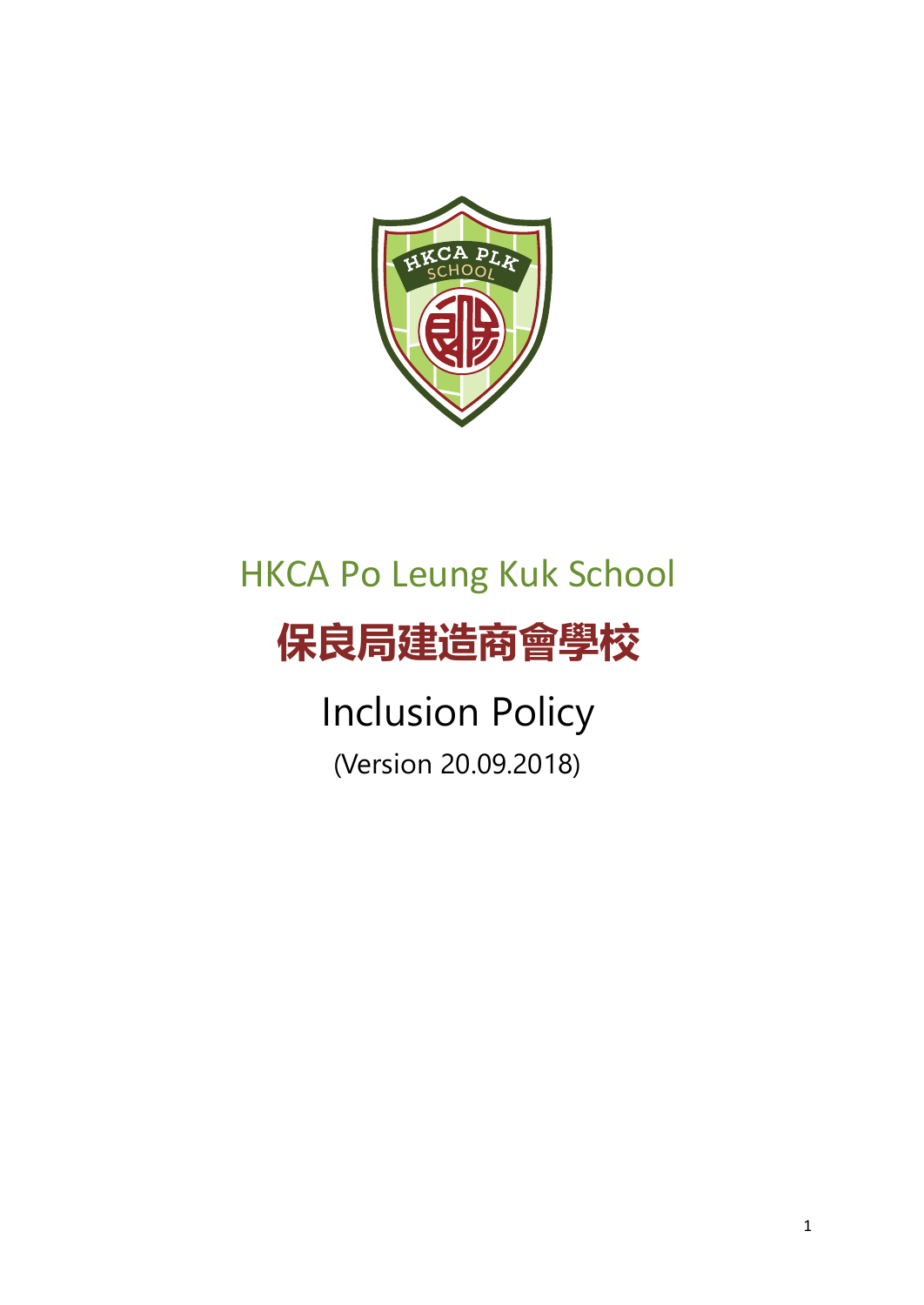

# **INCLUSION POLICY**

# **Table of Contents**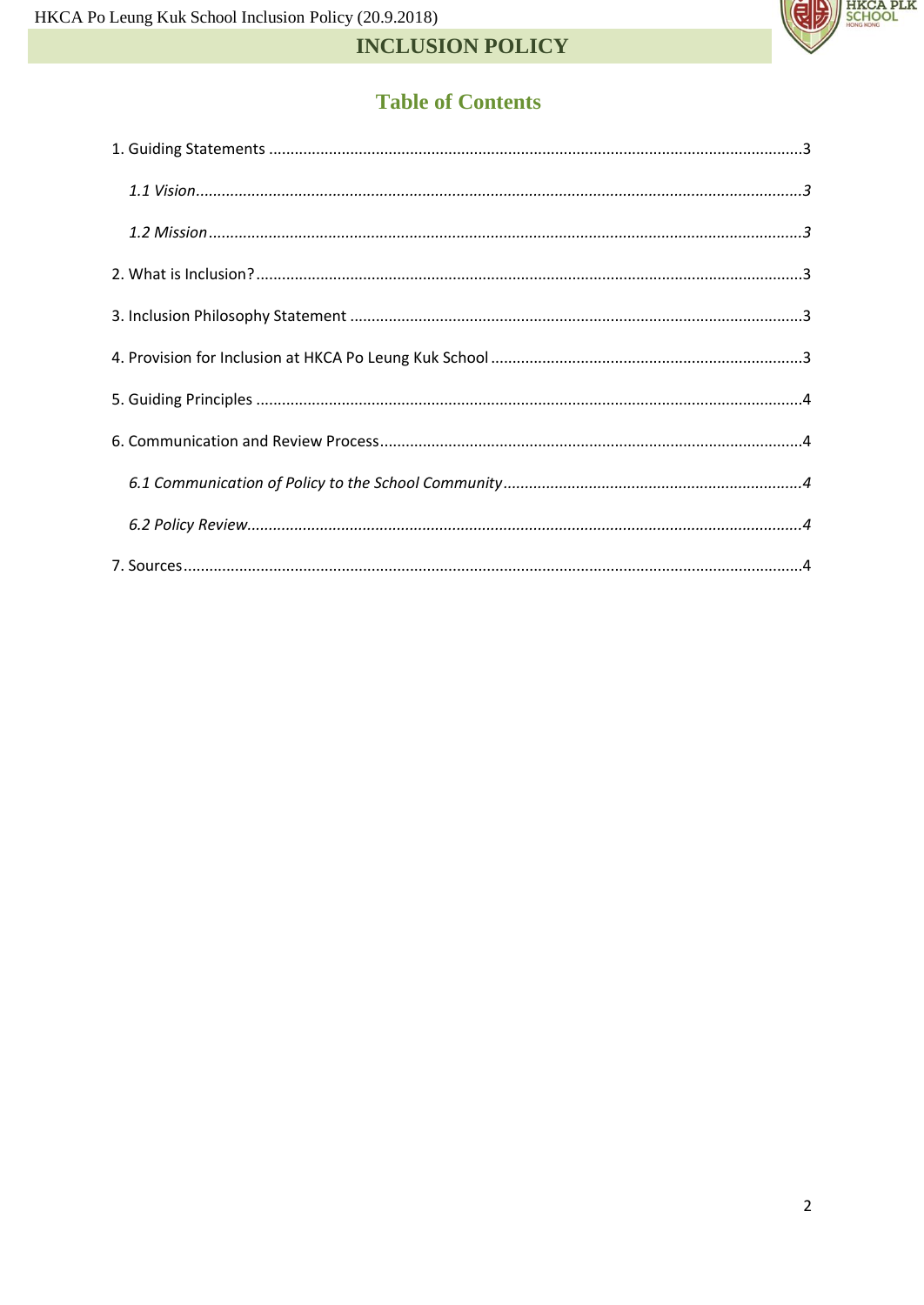**INCLUSION POLICY**

# <span id="page-2-0"></span>**1. Guiding Statements**



#### <span id="page-2-1"></span>**1.1 Vision**

Our students will become creative, critical thinkers who are internationally minded lifelong learners

#### <span id="page-2-2"></span>**1.2 Mission**

We will:

- Provide a transdisciplinary, challenging learning environment in a happy, safe and caring school
- Develop our students' confidence and desire to inquire, in order to expand their knowledge, skills and understanding
- Nurture individual interests, strengths and abilities
- Foster an inclusive language atmosphere where English, Chinese and other mother-tongue languages are valued and respected

#### <span id="page-2-3"></span>**2. What is Inclusion?**

According to the IB document *Learning diversity and inclusion in IB programmes*<sup>1</sup>, inclusion is an ongoing process that aims to increase access and engagement in learning for all students by identifying and removing barriers. Inclusion and inclusive education refer to a broad understanding that embraces the diversity of all learners and all minority groups. Inclusion is facilitated through a culture of collaboration, mutual respect, support and problem-solving involving the whole school community.

As part of its commitment to inclusive education, the IB has moved away from the use of deficit labels such as Special Educational Needs (SEN) to identify students, and instead considers the areas of challenge that a student may experience: reading; writing, mathematics; social and emotional, learning and behaviour; mental health and psychological well-being; speech, language and communication; vision; hearing; giftedness; physical; medical/illness.

#### <span id="page-2-4"></span>**3. Inclusion Philosophy Statement**

In line with *What is an IB education?*<sup>2</sup>, we recognize that each student is a unique individual, coming to us with their own learning styles, strengths and challenges. Students come to school with combinations of unique and shared patterns of values, knowledge and experience of the world and their place in it. We acknowledge that difference and diversity are central components of the school population. Within the boundaries of our school organization, we believe that each student should receive meaningful and equitable access to the curriculum, from the student requiring accommodations and adjustments due to a recognized learning challenge, to the student who has an exceptional talent in a particular area.

### <span id="page-2-5"></span>**4. Provision for Inclusion at HKCA Po Leung Kuk School**

The School is unable to offer a full continuum of learning support programmes. However, teachers at the School have a commitment to practising differentiation through identifying a student's learning style, scaffolding their learning, and differentiating the curriculum in order to develop each student's true potential. Through collaborative planning and support from parents, teachers and specialists (school-based and community), an understanding is built regarding the student as a unique learner. Inclusion strategies are used to achieve agreed goals through, learner-centred practice, and interaction with cognitively rich materials and experiences.

Prior to admission, the Principal meets the family of any student with learning support needs to individually ascertain whether the school can address the student's specific needs with the available School resources, in accordance with relevant Hong Kong anti-discrimination ordinances.